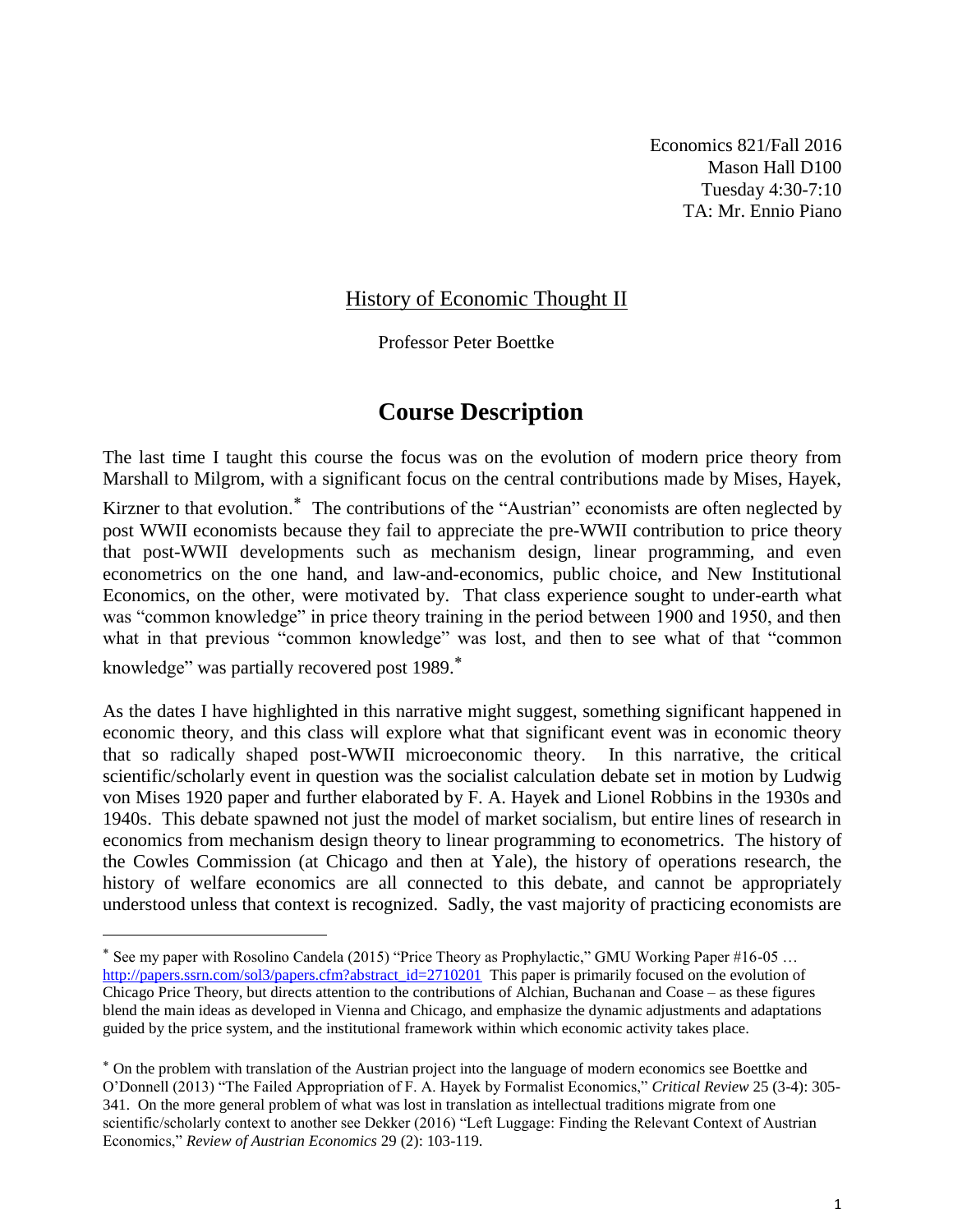unaware of this context, and thus fail to grasp the critical issues at stake. The debate had implications at the level of methodology, analytical methods, and practical political economy and we will hope to draw them out throughout our discussions. The lessons from the debate are still not fully appreciated for the modern practice of economics and political economy as we will explore throughout this class.

One final note, it is fashionable in the history of economic thought community these days to practice scholarship in the field as *history of economics*; a branch of *science studies*. This is in many ways a healthy development, and I appreciate archival research as well as anyone. I also found some of the older style "internalist" history of thought problematic, but while there are benefits, there are also costs. The main cost is lack of connection with actual *economic reasoning*. Moreover, I am personally not persuaded that the most meaningful debate is between "internalist" interpretations and "externalists" interpretations in intellectual history of economic theory, but rather the doing of intellectual history as an input into contemporary theory construction in economics. Context is a necessary aspect, but not a sufficient component in the construction of economic theory that can command attention today. We aren't trying to recover the past, as much as learn from the past to chart an intellectually productive future. This idea was laid out by Kenneth Boulding in a beautiful essay published in *History of Political Economy* (1971) entitled "After Samuelson, Who Needs Smith?" Boulding's answer was "we all do" and the reason is that Smith still speaks to us through an "extended present" and those ideas have evolutionary potential. This is the way I have thought about the history of economic ideas ever since I read Boulding's paper before I even started graduate school (and before I had the good fortune to be his student). Boulding stands in stark contrast to Paul Samuelson and George Stigler, but his position is also different from the currently fashionable science studies approach. If you decided to work in this

field, you will have to make a choice about your own approach.

 $\overline{a}$ 

## **Reading**

The literature in the socialist calculation debate is vast. In 2000, I edited a 9 volume reference collection on the up to then literature entitled *Socialism and the Market: The Socialist Calculation Debate Revisited*. Rather than give a wide set of readings, I have decided to ask you to get Don Lavoie's *Rivalry and Central Planning* (Mercatus Center, 2015) as background reading, and each week we will read 2-3 articles in depth and discuss the details of the argument.

| <b>DATE</b> | <b>TOPIC</b>                         | <b>READING</b>                                                                 |
|-------------|--------------------------------------|--------------------------------------------------------------------------------|
| $30-Aug$    | Introduction & Lessons to Be Learned | Boettke (2000) "Toward a History<br>of The Theory of Socialist<br>Planning."   |
|             |                                      | Kirzner (1988) "The Economic<br>Calculation Debate: Lessons for<br>Austrians." |

#### **Semester Schedule**

See Boettke, Coyne and Leeson (2014) "Ear(w)hig: I Can't Hear You Because Your Ideas Are Old," *Cambridge Journal of Economics* 38 (3): 531-544.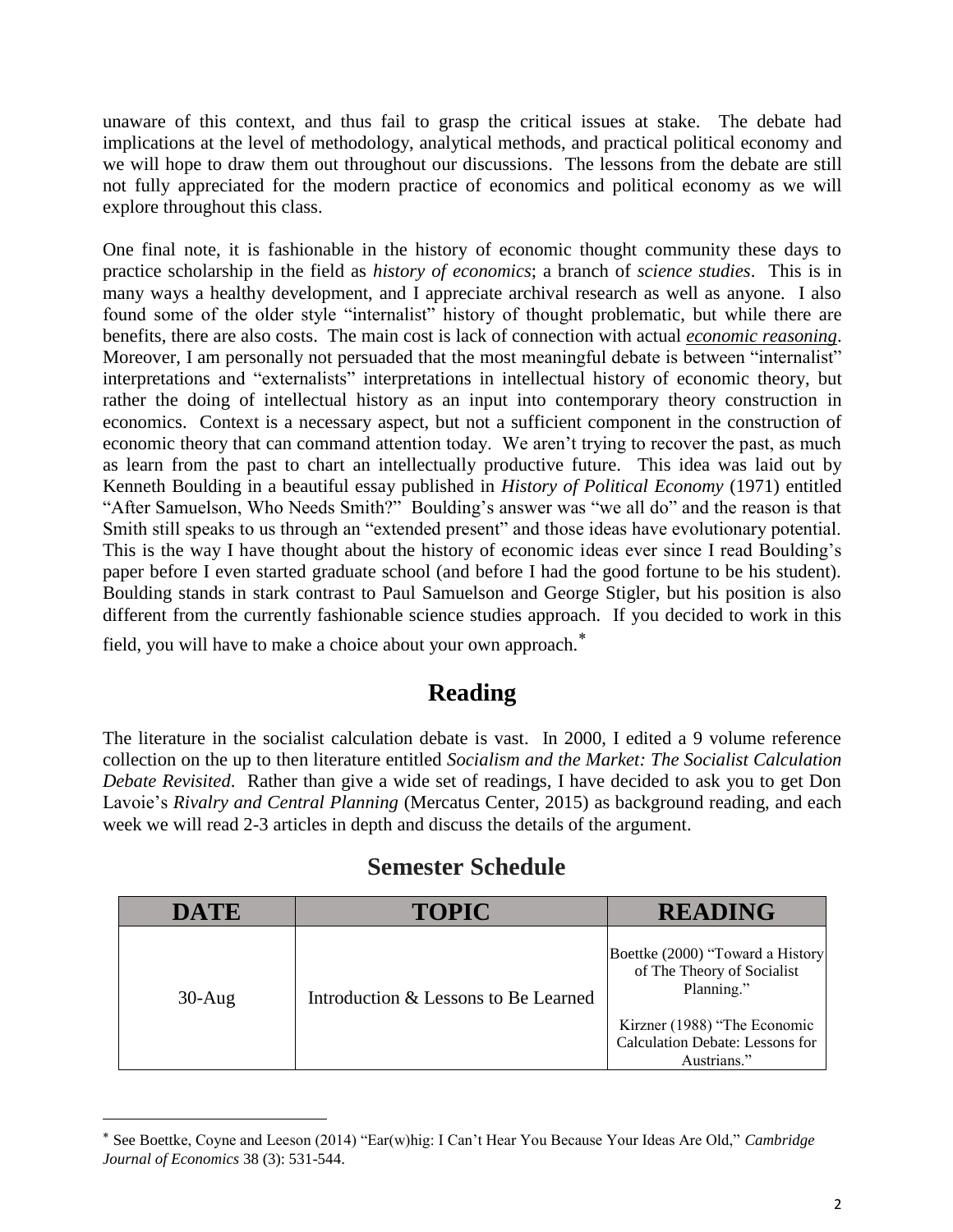| 6-Sep    | The Marxian Project and Neoclassical<br>Economics                             | Bohm-Bawerk (1896) Karl Marx<br>and the Close of His System.<br>Wicksteed (1894) An Essay on the<br>Coordination of the Laws of<br>Distribution.                           |
|----------|-------------------------------------------------------------------------------|----------------------------------------------------------------------------------------------------------------------------------------------------------------------------|
| $13-Sep$ | The Planner's Problem                                                         | Hayek (1935a) The Nature and<br>History of the Problem.<br>Mises (1920) Economic<br>Calculation in the Socialist<br>Commonwealth.                                          |
|          |                                                                               | Hayek (1935b) The Present State<br>of the Debate.                                                                                                                          |
| $20-Sep$ | The Failure of Central Planning<br>(No class as Prof. Boettke is out of town) | Lavoie (1982) The failure of<br>central planning.<br>Watch:<br>https://www.youtube.com/watch?<br>v=ehLq-da3hkQ<br>Write a short essay relating<br>Lavoie's argument to the |
|          |                                                                               | neoclassical critique as well as the<br>Mises-Hayek critique. Due<br>9/27/16                                                                                               |
| $27-Sep$ | The Model of Market Socialism                                                 | Lerner (1934-5) Economic Theory<br>and Socialist Economy.<br>Lerner (1937) Statics and<br>Dynamics in Socialist Economies.                                                 |
|          |                                                                               | Lange (1936-37) On the<br>Economic Theory of Socialism,<br>Part I and Part II                                                                                              |
| 4-Oct    | The Market Process Answer                                                     | Hayek (1940) Socialist<br>Calculation: The Competitive<br>Solution.                                                                                                        |
|          |                                                                               | Mises (1949) Human Action, 689-<br>715                                                                                                                                     |
| $11-Oct$ | <b>COLUMBUS DAY Break</b>                                                     |                                                                                                                                                                            |
| 18-Oct   | Mechanism Design Theory                                                       | Hurwicz (1969) On the concept<br>and possibility of informational<br>decentralization.<br>Hurwicz (1973) The Design of<br>Mechanisms for Resource<br>Allocation.           |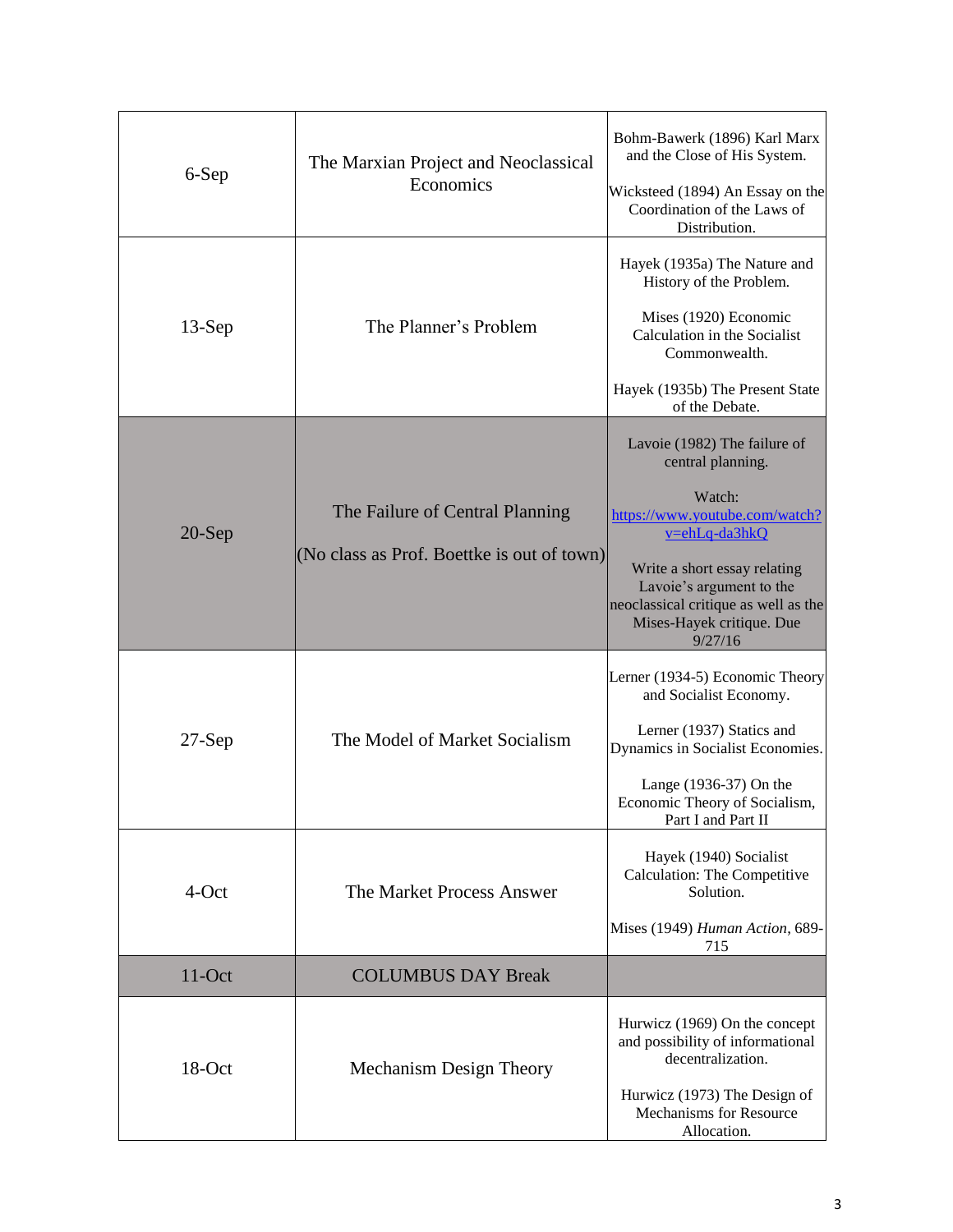| $25$ -Oct | <b>Optimal Planning</b>                                                 | Gardner (1990) L. V.<br>Kantorovich: The Price<br>Implications of Optimal Planning.<br>Bergson (1967) Market Socialism<br>Revisited.                                                                                                                                                     |
|-----------|-------------------------------------------------------------------------|------------------------------------------------------------------------------------------------------------------------------------------------------------------------------------------------------------------------------------------------------------------------------------------|
| $1-Nov$   | Whither Socialism?                                                      | Grossman and Stiglitz (1980) On<br>the impossibility of<br>informationally efficient markets.<br>Sah and Stiglitz (1986) The<br>Architecture of Economic<br>Systems.                                                                                                                     |
| 8-Nov     | Knowledge NOT Information; Guides<br><b>NOT Surrogates</b>              | Lavoie (1986) The Market as a<br>Procedure for Discovery and<br>Conveyance of Inarticulate<br>Knowledge.<br>Lavoie (1990) Computation,<br>Incentives and Discovery.                                                                                                                      |
| $15-Nov$  | Problem Solving in a Complex World                                      | Harford (2012) Adapt.<br>Watch:<br>https://www.youtube.com/watch?<br>v=NO6tdRpSJkU<br>Write a short essay on how, and to<br>what extent, the ideas from the<br>socialist calculation debate are<br>reflected in the discussion of<br>problem solving in a complex<br>world? Due 11/22/16 |
| $22-Nov$  | The Scale and Scope of Government<br>Action                             | Buchanan (1949) The Pure Theory<br>of Government Finance.<br>Kalt (1981) Public Goods and the<br>Theory of Government.                                                                                                                                                                   |
| $29-Nov$  | The Quality of Government<br>(No class as Prof. Boettke is out of town) | Shleifer (2012) The Quality of<br>Government.<br>Watch:<br>https://www.youtube.com/watch?<br>v=m_MAMUuatw<br>Write a short essay discussing<br>Shleifer's ideas on the quality of<br>government and public good<br>provision to the theory of<br>government planning. Due<br>12/6/16     |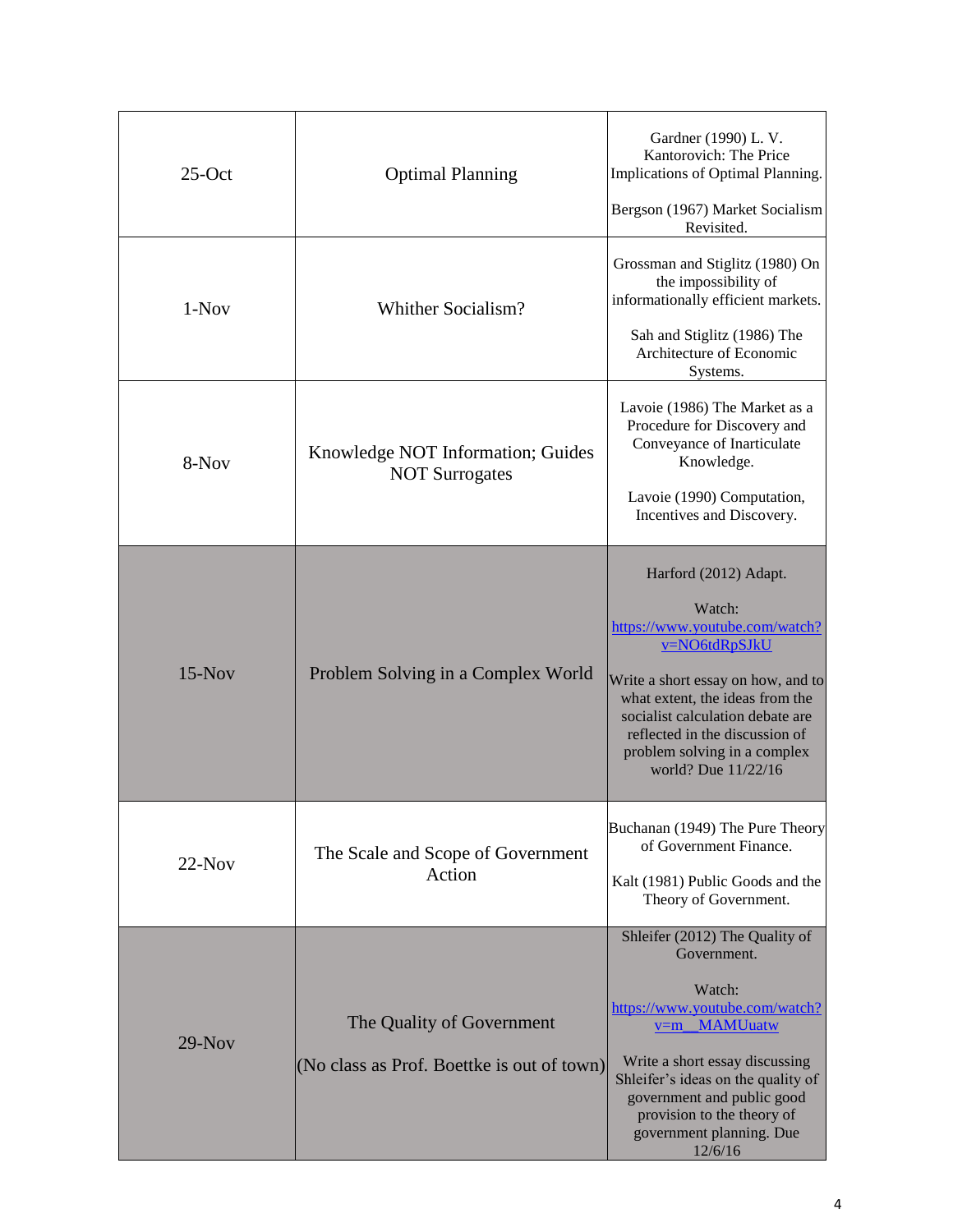| $6$ -Dec  | Market Socialism Once More       | Bardhan and Roemer (1992)<br>Market Socialism: A Case for<br>Rejuvenation<br>Shleifer and Vishny (1994) The<br>Politics of Market Socialism.<br>Bardhan and Roemer (1994) On<br>the Workability of Market<br>Socialism. |
|-----------|----------------------------------|-------------------------------------------------------------------------------------------------------------------------------------------------------------------------------------------------------------------------|
| $13$ -Dec | How Do We Understand the Market? | Makowski and Ostroy (2001)<br>Perfect Competition and the<br>Creativity of the Market.<br>Roth (2008) What Have We<br>Learned From Market Design?                                                                       |

# **Grading**

There is no exam in this class. But you will be asked to write 3 short essays (4-6 double-spaced type pages) and write a research paper dealing with some aspect of the theoretical issues connected to the long history of the socialist calculation debate. The essays will be worth 1/3 of your grade, and your research paper will be worth 2/3 of your grade.

## **References**

- Bardhan, Pranab, and John E. Roemer. 1992. "Market Socialism: A Case for Rejuvenation." *The Journal of Economic Perspectives* 6 (3): 101-116.
- Bardhan, Pranab, and John E. Roemer. 1994. "On the Workability of Market Socialism." *The Journal of Economic Perspectives* 8 (2): 177-181.
- Bergson, Abram. 1967. "Market Socialism Revisited." *Journal of Political Economy* 75 (5): 655-673.
- Boettke, Peter J., Christopher J. Coyne, and Peter T. Leeson. 2014. "Earw(h)ig: I can't hear you because your ideas are old." *Cambridge Journal of Economics* 38 (3): 531-544.
- Boettke, Peter J. and Kyle W. O'Donnell. 2013. "The Failed Appropriation of F. A. Hayek By Formalist Economics." *Critical Review* 25 (3-4): 305-341.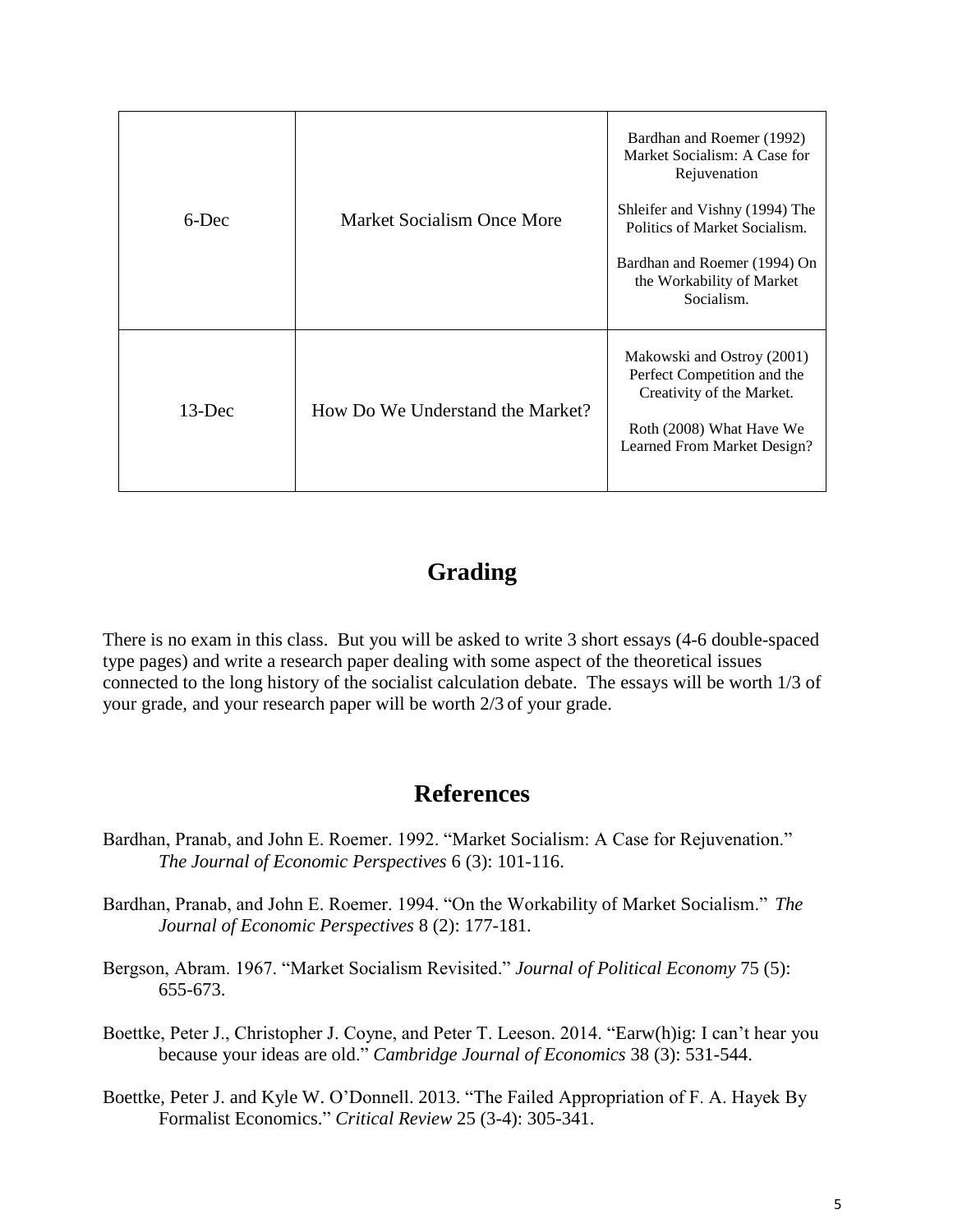- Boettke, Peter J. 2000. "Towards a History of the Theory of Socialist Planning." In Peter J. Boettke, ed. *Socialism and the Market: The Socialist Calculation Debate Revisited, Vol. I*. New York: Routledge.
- Bohm-Bawerk, Eugen von. 1896 (1949). *Karl Marx and the Close of His System*. New York: August M. Kelley[.https://mises.org/library/karl-marx-and-close-his-system](https://mises.org/library/karl-marx-and-close-his-system)
- Buchanan, James M. 1949. "The Pure Theory of Government Finance: A Suggested Approach" *Journal of Political Economy* 57 (6): 496-505.
- Dekker, Erwin. 2016. "Left Luggage: Finding the Relevant Context of Austrian Economics." *The Review of Austrian Economics* 29 (2): 103-119.
- Gardner, Roy. 1990. "L. V. Kantorovich: The Price Implications of Optimal Planning." *Journal of Economic Literature* 28 (2): 638-648.
- Grossman, Sanford J., and Joseph E. Stiglitz. "On the Impossibility of Informationally Efficient Markets." *The American Economic Review* 70 (3): 393-408.
- Hayek, F.A. 1935a (1975). "The Nature and History of the Problem." In F.A. Hayek, ed. *Collectivist Economic Planning*. Clifton, NJ: August M. Kelley. [https://mises.org/sites/default/files/Collectivist%20Economic%20Planning\\_2.pdf](https://mises.org/sites/default/files/Collectivist%20Economic%20Planning_2.pdf) Reprinted in Hayek, F.A. 1948. *Individualism and Economic Order*. Chicago: University of Chicago Press.<https://mises.org/library/individualism-and-economic-order>
- Hayek, F.A. 1935b (1975). "The Present State of the Debate." In F.A. Hayek, ed. *Collectivist Economic Planning*. Clifton, NJ: August M. Kelley. [https://mises.org/sites/default/files/Collectivist%20Economic%20Planning\\_2.pdf](https://mises.org/sites/default/files/Collectivist%20Economic%20Planning_2.pdf) Reprinted in Hayek, F.A. 1948. *Individualism and Economic Order*. Chicago: University of Chicago Press. <https://mises.org/library/individualism-and-economic-order>
- Hayek, F.A. 1940. "Socialist Calculation: The Competitive 'Solution'" *Economica* 7 (26): 125- 149. Reprinted in Hayek, F.A. 1948. *Individualism and Economic Order*. Chicago: University of Chicago Press. <https://mises.org/library/individualism-and-economic-order>
- Hurwicz, Leonid. 1969. "On the Concept and Possibility of Informational Decentralization." *The American Economic Review* 59 (2): 513-524.
- Hurwicz, Leonid. 1973. "The Design of Mechanisms for Resource Allocation." *The American Economic Review* 63 (2): 1-30.
- Kalt, Joseph P. 1981. "Public Goods and the Theory of Government." *Cato Journal* 1 (2): 565-584.
- Kirzner, Israel M. 1988. "The Economic Calculation Debate: Lessons for Austrians." *The Review of Austrian Economics* 2 (1): 1-18.